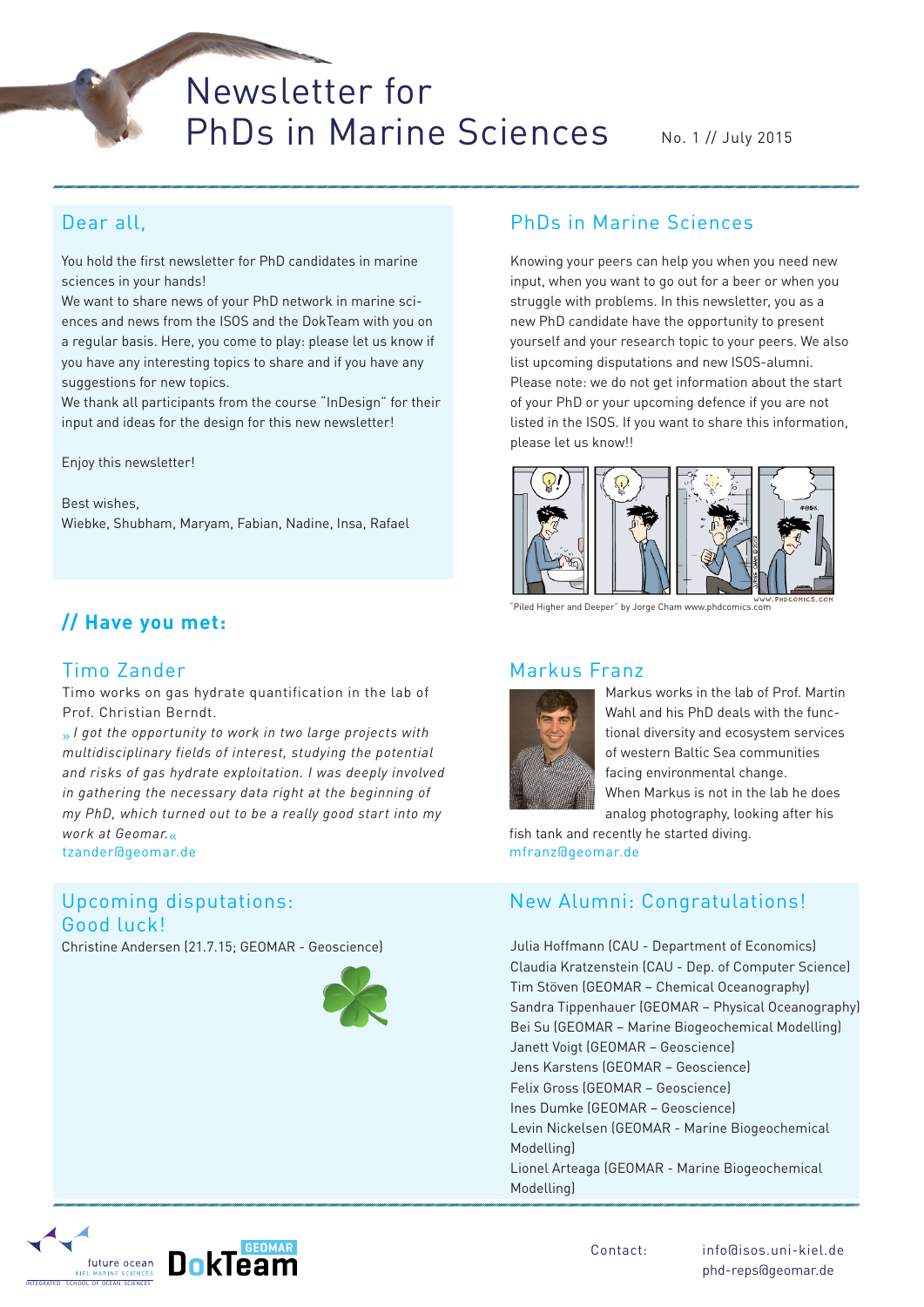# **// PhD activities**

## Grünkohltour 2015

In February, the third Grünkohltour took place. It was a freezing cold day and there was still some snow covering the green - all in all, the perfect weather for a Grünkohltour.

We met in the afternoon at the Reventloubrücke and made our way pulling a cart with beer and drinks along Kiellinie, past Kleiner Kiel and through Schrevenpark. In between we stopped for some games as "Apple Peeling", "Pantomime" or "Spaghetti – Macaroni". It was a lot of fun and we are glad we managed without any serious injuries during "Three Leg Run".

After three hours of walking in the cold we arrived at Traum GmbH where the tour ended with a well-deserved warm meal and some more drinks. We would like to thank all 22 participants for making it such a great event. We are looking forward to the next tour beginning of 2016 and hope to see you all again as well as some new faces.

## Regulars Tables – Stammtisch

PhD Students' Regulars table – "Stammtisch" takes place at the last working day of the month. Follow the webpages from ISOS and the DokTeam to see where the next one takes place.

Join us, meet new people and get to know Kiel's pubs!

Pictures by Violaine Pellichero

### PhD Mini Proposals

Did you know: As an ISOS candidate you can apply for a Miniproposal. This allows you to do research on questions which were not initally in your PhD work plan.

This year, Sinikka Lennarzt applied for a Miniproposal on Carbon Sulfide Cycling which was granted. In 2014, Lionel Arteaga was in Australia and shares his experiences of his Miniproposal with you:

» *My miniproposal research was motivated by the observation that current earth system models still don't confidently predict biogeochemical trends under changing climate and environmental conditions, with major uncertainties residing in the biological component of such models. My aim was to evaluate changes in the projected future marine carbon cycle resulting from the inclusion of optimality-based formulations. This implied major modifications in the biogeochemical compartment of an Earth System Climate model and I chose to carry out this work in the Climate Change Research Center (CCRC) of UNSW, Sydney, under supervision of Prof. Katrin Meissner. For doing this, I applied for an ISOS miniproposal.*

*My experience at the CCRC was extremely fruitful. On the technical side, I gain a variety of technical tools which were not an initial component of my original PhD work plan. While our group in Kiel is mainly composed of numerical modelers, it was very insightful to learn new techniques and working methods from another research group.*

*A perfect experience was working in an institute dealing directly with climate change issues attracting attention from the press and the general public. For me personally, it was very useful to understand how my research can contribute to answer this sort of more immediate questions, specifically related to the future trends of the global carbon cycle.*

*I still have an ongoing collaboration with Prof. Meissner, and I was able to include some of the results of my miniproposal in my final PhD manuscript. I am now, after completing my PhD, continuing the research started at the CCRC, and we hope to have scientific manuscript ready within the upcoming months.* «

larteaga@geomar.de

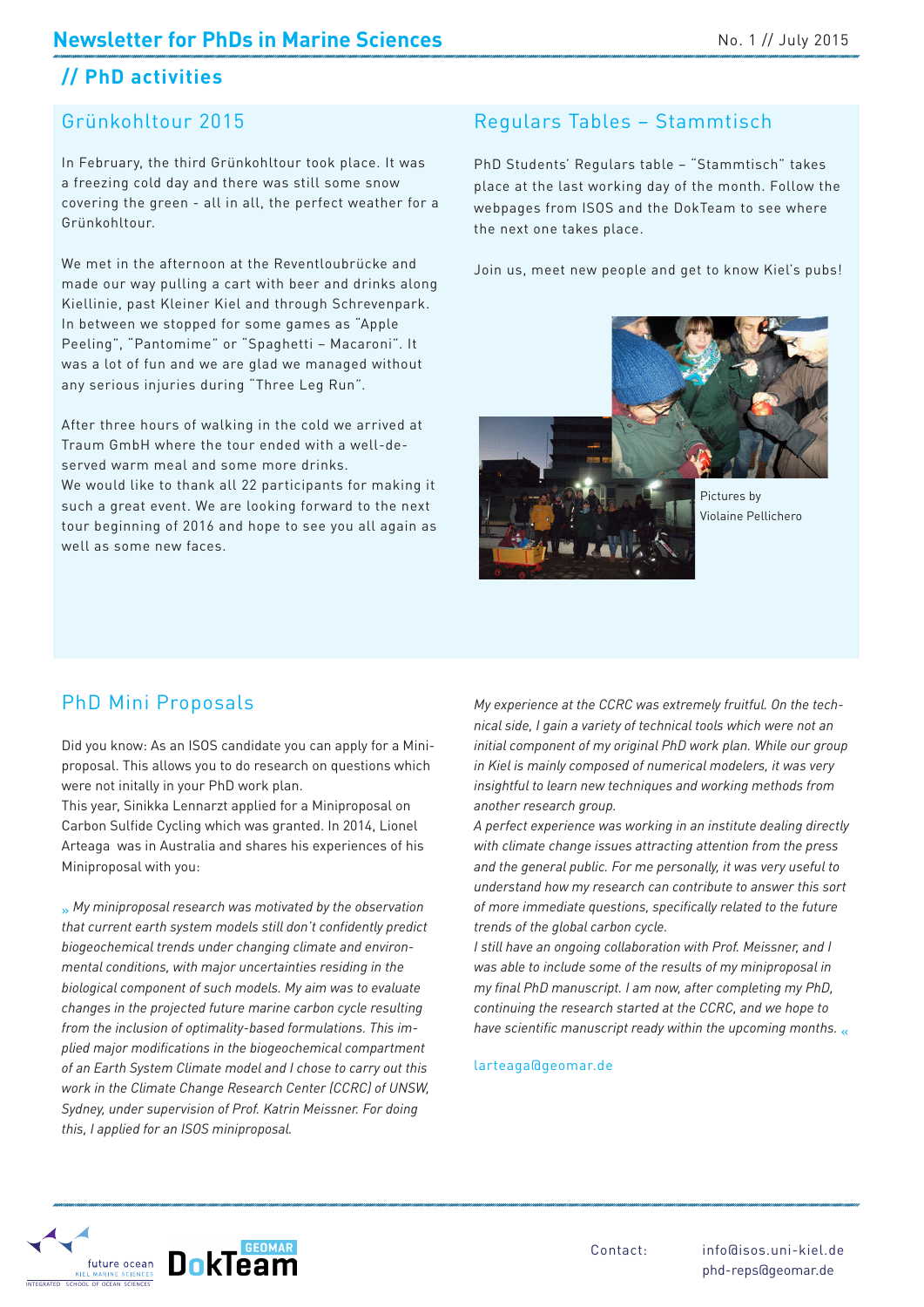## **Newsletter for PhDs in Marine Sciences No. 1 // July 2015**

# **// ISOS**

#### New Faces in the ISOS office



In June, Dr. Wiebke Basse joined the ISOS team. She is an ISOS-Alumna and did her PhD in Biological Oceanography. At the ISOS she deals with communication, travel support and the ISOS courses. wbasse@uv.uni-kiel.de



In July, Dr. Enno Prigge, also an ISOS-Alumnus, joined the ISOS. He did his PhD in Marine Ecology and will focus on "Life after a PhD – careers outside academia". eprigge@uv.uni-kiel.de



WWW.PHDCOMICS.COM

"Piled Higher and Deeper" by Jorge Cham www.phdcomics.com

## ISOS - Life after the PhD

 "Life after the PhD" – it exists! Don't believe me? Well, here I am. Enno. With ISOS, I would like to put my focus on alternative career paths outside of science/academia. Rather than providing yet another vacancy board, I will start with identifying the needs of PhD students when considering an alternative to science.

I have booked the "großer Konferenzraum" at GEOMAR (West shore) on

Monday 27.07.2015 (17:00-18:00) and Thursday 27.08.2015 (09:00-10:00)

to hear your feedback. LET'S TALK ABOUT IT - BE THERE!

#### eprigge@uv.uni-kiel.de

#### Course Offers: Winter Semester 2015/2016

In June, Nina asked you in which courses you are mainly interested. Here are the results: In the next semester, we will offer you several of the most popular courses, e.g. Scientific writing and presentation (Nov 15), Project Management (Jan 16) and Grant Writing (Jan 16). Check our website for other courses in the winter semester and get in contact with us if you miss a course!